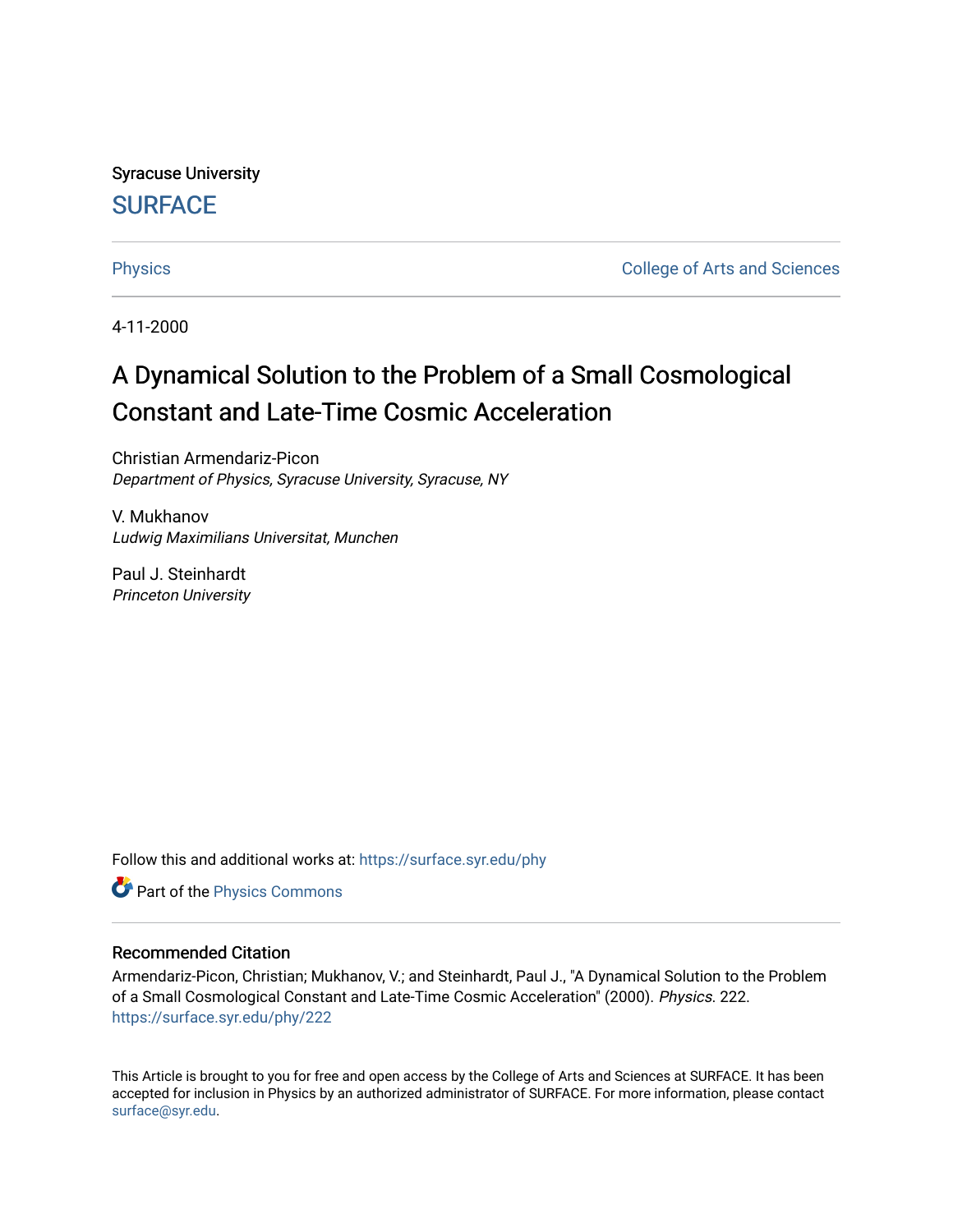## A Dynamical Solution to the Problem of a Small Cosmological Constant and Late-time Cosmic Acceleration

C. Armendariz-Picon,<sup>1</sup> V. Mukhanov<sup>1</sup> and Paul J. Steinhardt<sup>2</sup>

 $1_L$ udwig Maximilians Universität, Sektion Physik, München, Germany  $2$ Department of Physics, Princeton University, Princeton, NJ 08540

Increasing evidence suggests that most of the energy density of the universe consists of a dark energy component with negative pressure, a "cosmological constant" that causes the cosmic expansion to accelerate. In this paper, we address th e puzzle of why this component comes to dominate the universe only recently rather than at some much earlier epoch. We present a class of theories based on an evolving scalar field where the explanation is based entirely on internal dynamical properties of the solutions. In the theories we consider, th e dynamics causes the scalar field to lock automatically into a negative pressure state at the onset of matter-domination such that the present epoch is the earliest possible time, consistent with nucleosynthesis restrictions, when it can start to dominate.

Introduction. Observations of large scale structure, searches for Type Ia supernovae, and measurements of the cosmic microwave background anisotropy all suggest that the universe is undergoing cosmic acceleration and is dominated by a dark energy component with negative pressure. [1](#page-5-0) The dark energy may consist of a cosmologi-cal constant (vacuum density) or quintessence,<sup>[2](#page-5-0)</sup> such as a scalar field with negative pressure. In either case, a key challenge is the "cosmic coincidence" problem: Why is it that the vacuum density or scalar field dominates the universe only recently? Until now, either cosmic initial conditions or model parameters (or both) had to be tuned to explain the low density of the dark energy component.

In this paper, we explore a new class of scalar field models with novel dynamical properties that avoid the fine-tuning problem altogether. A feature of these models is that the negative pressure results from the non-linear kinetic energy of the scalar field, which we call, for brevity, k-field or k-essence. (This consideration is inspired by earlier studies of k-inflation, ki-netic energy driven inflation.<sup>[3–5](#page-5-0)</sup>). As we will show, for a broad class of theories, there exist attractor solutions which determine the equation-of-state of k-essence during different epochs depending on the equation-ofstate of the background. Effectively, the scalar field changes its speed of evolution in dynamic response to changes in the background equation-of-state. During the radiation-dominated epoch, k-essence is led to be subdominant and to mimic the equation-of-state of radiation. Hence, the ratio of k-essence to radiation density remains fixed. When the universe enters the dust-

dominated epoch, though, k-essence is unable to mimic the dust-like equation-of-state for dynamical reasons. In stead, the energy decreases rapidly by several orders of magnitude and freezes at a fixed value. After a period (typically corresponding roughly to the current age of the universe), the field overtakes the matter density and drives the universe into cosmic acceleration. Ultimately, the k-essence equation-of-state slowly relaxes to an asymptotic value between 0 and -1. (The reader may wish to sneak a peek at Fig. 3 which illustrates the behavior in a specific numerical example.)

The scenario bears some likeness to the quintessence "tracker models" discussed by Zlatev  $et \ al.,<sup>6,7</sup>$  but is in fact very different from them. For a certain class of tracker potentials, the quintessence scalar field converges to an attractor solution in which the energy density in the quintessence field mimics the equation-of-state of the background (matter or radiation) energy density. However, for tracker potentials, it does not make a difference what the equation-of-state of the background is. Only after the scalar field passes a certain critical value does the quintessence develop a negative pressure, and, then, the energy density becomes fixed. The weakness in this model is that the energy density for which the pressure becomes negative is set by an adjustable parameter, which has to be fine tuned to explain why cosmic acceleration is happening at the present epoch in the history of the universe.

The distinctive feature of k-essence models is that tracking of the background energy density can only occur in the radiation epoch. At the matter-radiation equality, a sharp transition of k-essence from positive to negative pressure is automatically triggered by dynamics. The k-essence cannot dominate before matter-radiation equality because it is exactly tracking the radiation background. It also cannot dominate immediately after dustdomination because its energy density necessarily drops several orders of magnitude at the transition to dustdomination. However, since its energy density decreases more slowly than the matter density as the universe expands, k-essence must dominate not too long thereafter, at roughly the current epoch. The resolution of the cosmic coincidence problem boils down to the fact that we live at the "right time" after matter-radiation equality.

As noted above, the remarkable behavior comes at the cost of introducing a non-linear kinetic energy density functional of the scalar field and adjusting it to obtain the desired attractor behavior. This kind of action may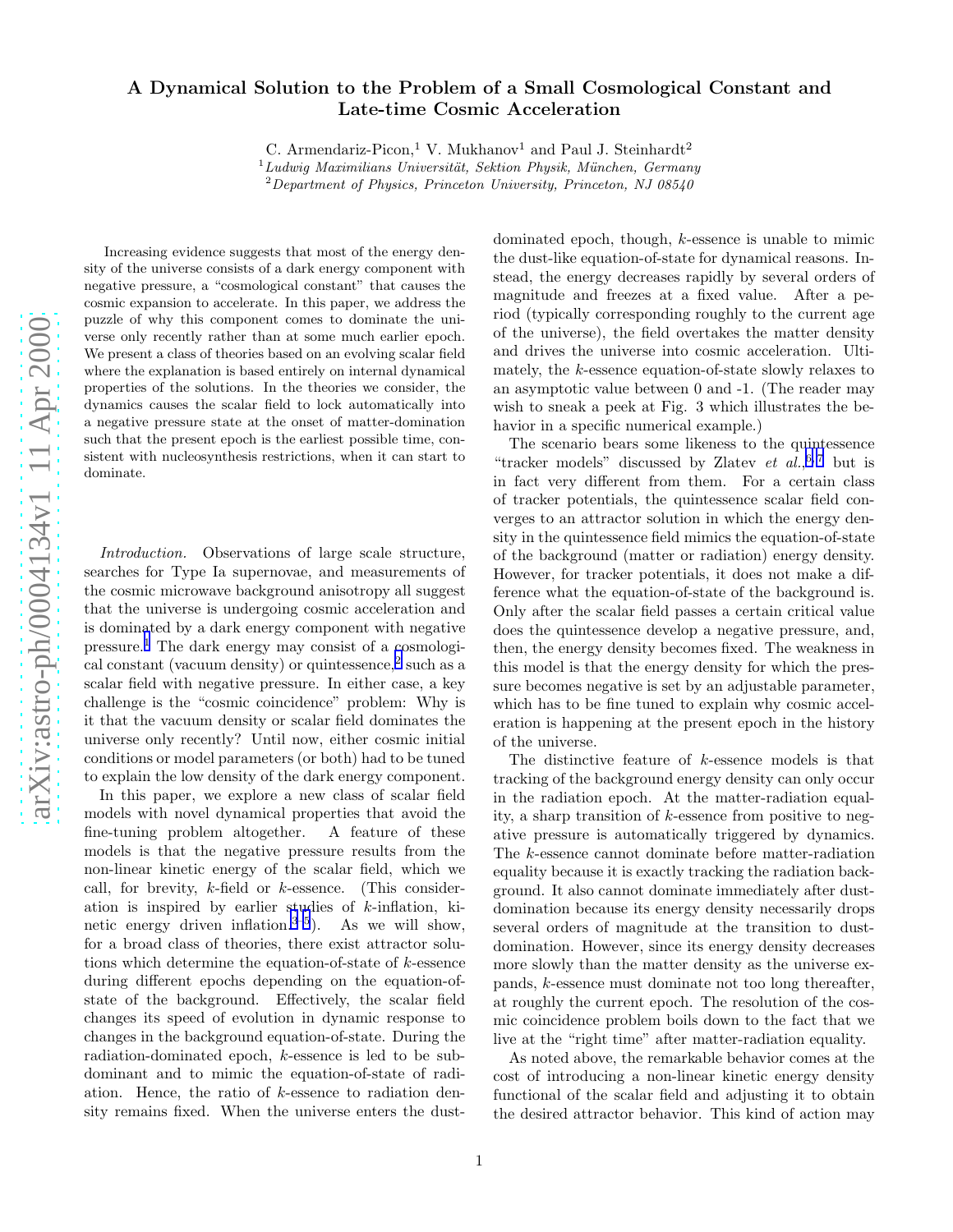<span id="page-2-0"></span>describe a fundamental scalar field or be a low-energy effective action. For example, in string and supergravity theories, non-linear kinetic terms appear generically in the effective action describing moduli and massless degrees of freedom (superpartners) due to higher order gravitational corrections to the Einstein action.<sup>[8, 9](#page-5-0)</sup> The attractor behavior of our models relies on certain broad conditions on the form of these terms. Our initial examples are admittedly contrived for the purposes of numerical illustration. A systematic study of model-building will appear in a forthcoming paper,  $10$  although, having seen here the relatively simple basic principles, the reader should be equipped to explore more attractive and better-motivated forms.

Equations. In the theories we consider the Lagrangian density for  $\varphi$  is taken to be

$$
\mathcal{L} = -\frac{1}{6}R + \frac{1}{\varphi^2}\tilde{p}_k(X) + \mathcal{L}_m \tag{1}
$$

where R is the Ricci scalar,  $X = \frac{1}{2} (\nabla \varphi)^2$ ,  $\mathcal{L}_m$  is the Lagrangian density for dust and radiation and we use units where  $8\pi G/3 = 1$ . The energy density of the k-field  $\varphi$  is  $\rho_k = (2X\tilde{p}_{,X} - \tilde{p})/\varphi^2$ ; the pressure is  $p_k = \tilde{p}/\varphi^2$ ; and the speed of sound of k-essence is  $c_s^2 = p_{k,X}/\rho_{k,X}$ , where the subscript means derivative with respect to  $X^{3,4}$ 

The attractor behavior can be explained most easily by changing variables from X to  $y = 1/\sqrt{X}$  and rewriting the k-field Lagrangian as:

$$
\mathcal{L}_k = \tilde{p}_k(X) / \varphi^2 \equiv g(y) / \varphi^2 y. \tag{2}
$$

In this case, the energy density and pressure are  $\rho_k =$  $-g'/\varphi^2$  and  $p_k = g/\varphi^2 y$ , where prime indicates derivative with respect to  $y$ . The equation-of-state is

$$
w_k \equiv p_k / \rho_k = -g / yg'
$$
 (3)

and the sound speed is

$$
c_s^2 = \frac{p'_k}{\rho'_k} = \frac{g - g'y}{g''y^2}.
$$
 (4)

In order to have a sensible, stable theory, we require  $\rho_k > 0$  and  $c_s^2 > 0$ . These conditions are satisfied if  $g' < 0$ and  $g'' > 0$  in the region where  $p'_i$  $'_{k}$  is positive. Therefore, a general, convex, decreasing function  $g(y)$ , such as shown in Fig. 1, satisfies these necessary conditions. Using the Friedmann equation:  $H^2 = \rho_{tot} = \rho_k + \rho_m$ , where  $\rho_m$  is the energy density of matter (radiation and dust), and the energy conservation equations,  $\dot{\rho}_i = -3\rho_i(1+w_k)$ for the k-essence  $(i \equiv k)$  and matter  $(i \equiv m)$  components, we obtain the following equations of motion

$$
\dot{y} = \frac{3}{2} \frac{(w_k(y) - 1)}{r'(y)} \left[ r(y) - \sqrt{\frac{\rho_k}{\rho_{tot}}} \right]
$$
(5)

$$
\left(\frac{\rho_k}{\rho_{tot}}\right)^{\cdot} = 3 \frac{\rho_k}{\rho_{tot}} \left(1 - \frac{\rho_k}{\rho_{tot}}\right) \left(w_m - w_k\left(y\right)\right),\tag{6}
$$

where

$$
r(y) \equiv \left(-\frac{9}{8}g'\right)^{1/2} y (1+w_k) = \frac{3}{2\sqrt{2}} \frac{(g-g'y)}{\sqrt{-g'}} ,\quad (7)
$$

and dot denotes derivative with respect to  $N \equiv \ln a$ . These are the master equations describing the dynamics of k-essence models. Once some general properties of  $g(y)$  are specified, the attractor behavior described in the introduction follows from these coupled equations.

Dynamics. We are seeking a tracker solution  $y(N)$ in which the k-essence equation-of-state is constant and exactly equal to the background equation-of-state,  $w_k(y(N)) = w_m$ , and the ratio  $\rho_k/\rho_{tot}$  is fixed. Generically, this requires  $y(N)$  be a constant  $y_{tr}$  and therefore  $\rho_k/\rho_{tot} = r^2(y_{tr})$ . The last condition can only be satisfied if  $r(y_{tr})$  is less than unity. Hence, given a convex function such as shown in Fig. 1, we can first identify those ranges of y where  $r(y)$  is greater than unity or less than unity. In ranges where  $r(y)$  is less than unity, we can seek values of y where  $w_k$  in Eq. (3) is equal to  $w_m$ , the equation-of-state of the matter or radiation. The value of  $y_{tr}$  changes depending on the epoch and  $w_m$ . These are the attractor solutions. In ranges where  $r(y)$  exceeds unity, there are no attractor solutions.



FIG. 1. A plot of  $g(y)$  vs. y (see Eq. (3) for definition) indicating the points discussed in the text. R corresponds to the attractor solution during the radiation-dominated epoch; S is the de Sitter attractor at the onset of matter-domination; and  $K$  is the attractor as  $k$ -essence dominates. For our range of  $g(y)$ , there is no dust-like attractor solution at  $y = y_D$ .

Although there is no dust attractor, it is quite possible for there to be a radiation attractor. The radiation attractor corresponds to positive pressure, so it can be located only at  $y < y_D$ . Hence, we must have  $g(y)$  such that  $r(y)$  is less than unity for some range at  $y < y_D$ which includes some point  $y_R$  where  $w_k(y_R) = 1/3$ . During the radiation-dominated epoch, the ratio of  $k$ -essence to the total density remains fixed on this attractor and equal to  $(\rho_k/\rho_{tot}) = r^2(y_R)$ .

In Fig. 1, the pressure  $p_k = g/\varphi^2 y$  is positive above the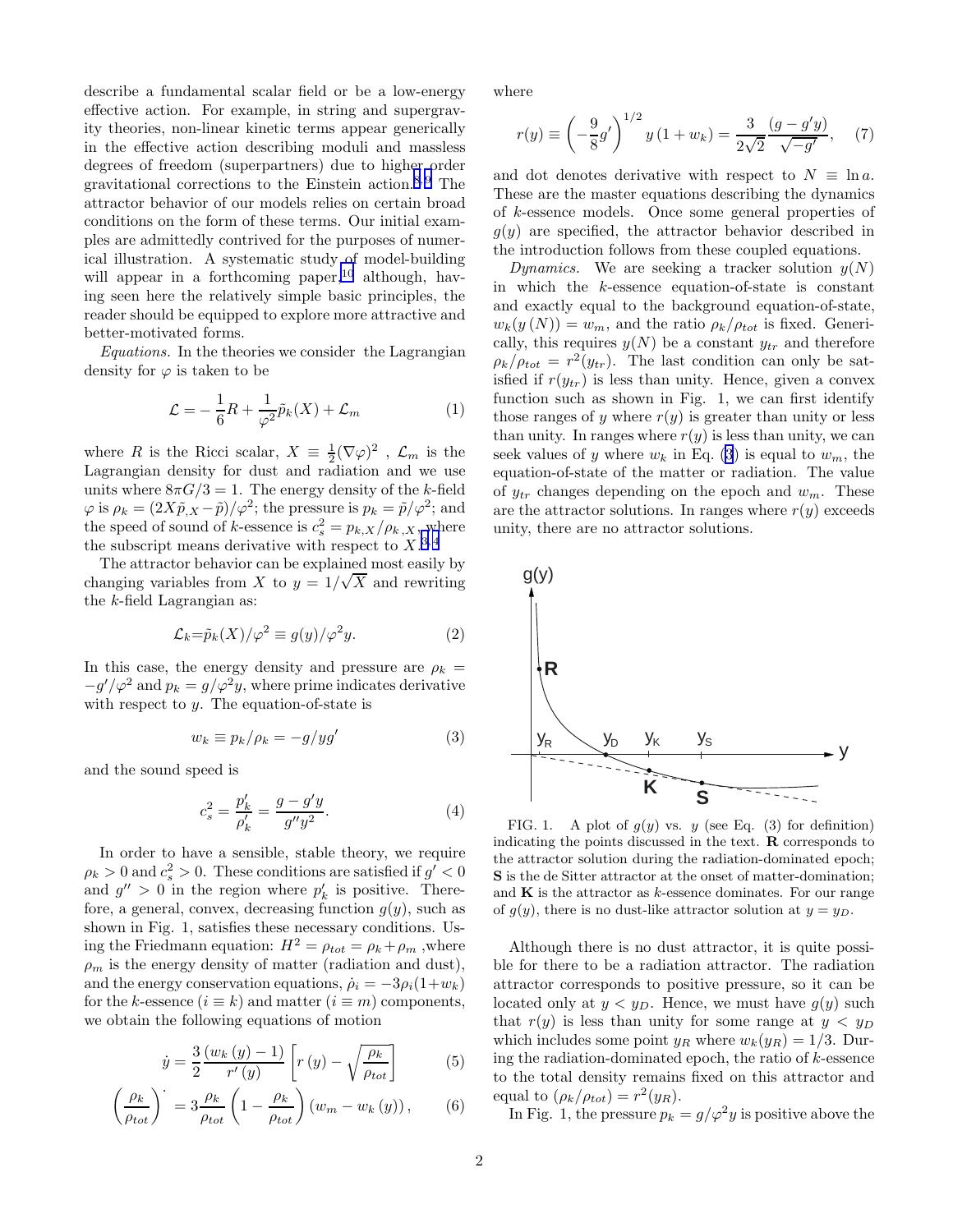$y$ -axis, and negative below the  $y$ -axis. The dust equationof-state  $p_k = 0$  can only be obtained at  $y = y_D$  where  $g(y)$  goes through zero. However, this point can be an attractor, only if, the second condition,  $r(y_D) < 1$ , is satisfied. If it so happens that  $r(y_D) > 1$ , then there is no dust attractor in the matter-dominated epoch. This is precisely what we want for our scenario, and this is possible for a broad class of functions g.

If g possesses a radiation attractor but no dust attractor, what happens at dust-radiation equality? To answer this question let us study the solutions of the master equations Eqs. [\(5-7](#page-2-0)) in two limiting cases, when the energy density of k-essence is either much smaller or much greater than the matter energy density. If  $\rho_k/\rho_m \ll 1$ , one can neglect the last term in the equation [\(5\)](#page-2-0) and it is obvious that  $y(N) \simeq y_S$ , where  $y_S$  satisfies the equation  $r(y_S) = 0$ , is an approximate solution of the equations of motion. The point S satisfies  $g(y_S) = g'(y_S)y_S$ , so the tangent of  $g$  at  $y_S$  passes through the origin, as shown in Fig. 1. Since  $r \propto (1 + w_k)$ , the equation of state of k-essence at  $y_S$  corresponds to  $w_k(y_S) \approx -1$ ; we call this solution the de Sitter attractor and denote it by S in Fig. 1. From Fig. 1, it is clear that  $y<sub>S</sub>$  nearly always exists for convex decreasing functions g. We stress that  $y(N) \approx y_S$  is an approximate solution to the equationsof-motion only when matter strongly dominates over kessence. So, if  $\rho_k$  during the radiation dominated epoch is significantly less than the radiation density which it tracks, which is both typical and required to satisfy nucleosynthesis constraints, then k-essence proceeds to the de Sitter attractor immediately after dust-radiation equality.[10](#page-5-0)

As the transition to dust-domination occurs,  $\rho_k$  first drops to a small, fixed value, as can be simply understood. Suppose that  $(\rho_k/\rho_{tot})_R = r^2 (y_R) = \alpha < 10^{-2}$ during the radiation dominated epoch, where the bound is set by nucleosynthesis constraints. From the equa-tion of state, Eq. ([3\)](#page-2-0), we have the relation:  $g(y_R)$  =  $-g'(y_R)y_R/3$ . The condition  $r(y_D) \geq 1$  is required in order to have no dust attractor solution. Combining these relations, we obtain:

$$
\frac{g'_R g_R^2}{g'_D g_D^2} \le \frac{9}{16} \alpha < 10^{-2} \tag{8}
$$

On the other hand, it is apparent from Fig. 1 that  $-g'_R > -g'_{D}$ , so  $y_R \ll y_D$  if  $\alpha \ll 1$ . In particular, the tangent at  $y_D$  falls below  $g(y_R)$ , so  $g'_D(y_R - y_D) \approx$  $-y_D g'_D \leq g(y_R) = -y_R g'_R/3$ . Using this relation, we obtain

$$
\frac{y_R}{y_D} \le \frac{3}{16}\alpha < 2 \cdot 10^{-3} \quad \text{and} \quad \frac{g_D'}{g_R'} \le \frac{\alpha}{16} < 7 \cdot 10^{-4}. \tag{9}
$$

Since  $\rho_k = -g'/\varphi^2$  and  $|g'(y_S)| \leq |g'(y_D)|$  we conclude that after radiation domination, when the  $k$ -field reaches the vicinity of the S-attractor, the ratio of energy densities in k-essence and dust does not exceed

 $(\rho_k/\rho_{tot})_R \times g'_D/g'_R$ ; that is,  $\rho_k/\rho_{dust} < \alpha^2/16 < 7 \cdot 10^{-6}$ . Hence, provided  $(\rho_k/\rho_{tot})_R \leq 10^{-2}$  at dust-radiation equality, the  $k$ -essence field loses energy density on its way to the S-attractor down to a value below  $7 \times 10^{-6}$ .

By definition, the S-attractor is one in which  $w \approx -1$ and the energy density is nearly constant. Hence, once  $\rho_k$  has reached its small but non-zero value, it freezes. In the further evolution of the universe, the matter density decreases, but the  $k$ -essence energy density remains constant, eventually overtaking the matter density of the universe. Note that, as  $\rho_k$  approaches  $\rho_m$ , the condition  $\rho_k/\rho_m \ll 1$  is necessarily violated and a new attractor solution is found for the case where  $k$  -essence itself dominates the background energy density. This attractor is denoted  $\bf{K}$  in Fig. 1.

To prove that that the K-attractor exists, we consider the master equations, Eqs. [\(5](#page-2-0)-[7\)](#page-2-0), in the limit where  $\rho_k/\rho_{tot} \rightarrow 1$ . If  $y_K$  satisfies the equation  $r(y_K) = 1$ , then  $y(N) \simeq y_K$  is an approximate solution of the equations of motion. When dust is not a tracker, there always exists a unique attractor  $y_K$  in the interval  $y_D < y < y_S$ .<sup>[10](#page-5-0)</sup> To prove this, note that, within this interval, the function  $r(y)$  has a negative derivative. Recall that  $r(y_S) = 0$ (definition of **S**-attractor) and  $r(y_D) > 1$  (to avoid a dust attractor). Since  $r(y)$  is a monotonically decreasing, continuous function, there exists a unique point  $y_K$  $(y_D \langle y_K \rangle \langle y_S \rangle)$  where  $r(y)$  becomes equal to unity. At  $y > y_D$  the pressure of k-essence is negative. Hence, generically the **K** attractor, located near  $y_K$ , describes a universe dominated by a negative pressure component which induces power-law cosmic acceleration. As acceleration proceeds,  $\rho_k$  increasingly dominates and  $y \to y_K$ .

Following along using Fig. 1, the dynamics can be summarized as follows: k-Essence is attracted to  $y =$  $y_R$  during the radiation dominated epoch; at matterdomination, the energy density drops sharply as  $k$ essence skips past  $y = y_D$ , because there is no dust attractor, and heads towards  $y \approx y_S$ . The energy density  $\rho_k$  freezes and, after a period, overtakes the matter density. As it does so, y relaxes towards  $y_K$ . In this scenario, our current universe would be making the transition from  $y_S$  to  $y_K$ . All this occurs for generic  $g(y)$  satisfying broad conditions on its first and second derivatives. If the ratio of  $\rho_k$  to the radiation density is near the maximum allowed by nucleosynthesis (roughly equipartition initial conditions), the scenario predicts that the  $\rho_k$  dominates by the present epoch.

Numerical results. We have verified these analytic predictions numerically for a wide class of  $g(y)$ . As as a strategy, we look for forms which are roughly linear,

$$
g(y) \approx -\frac{1}{3}g'_R y_R + g'_R (y - y_R) + O((y - y_R)^2)
$$
 (10)

in the vicinity of radiation attractor  $\bf{R}$  and parabolic

$$
g(y) \approx \frac{g'_{D}y_{D}}{y_{D}^{2} - y_{S}^{2}} (y - y_{D}) \left( y - \frac{y_{S}^{2}}{y_{D}} \right) + ... \qquad (11)
$$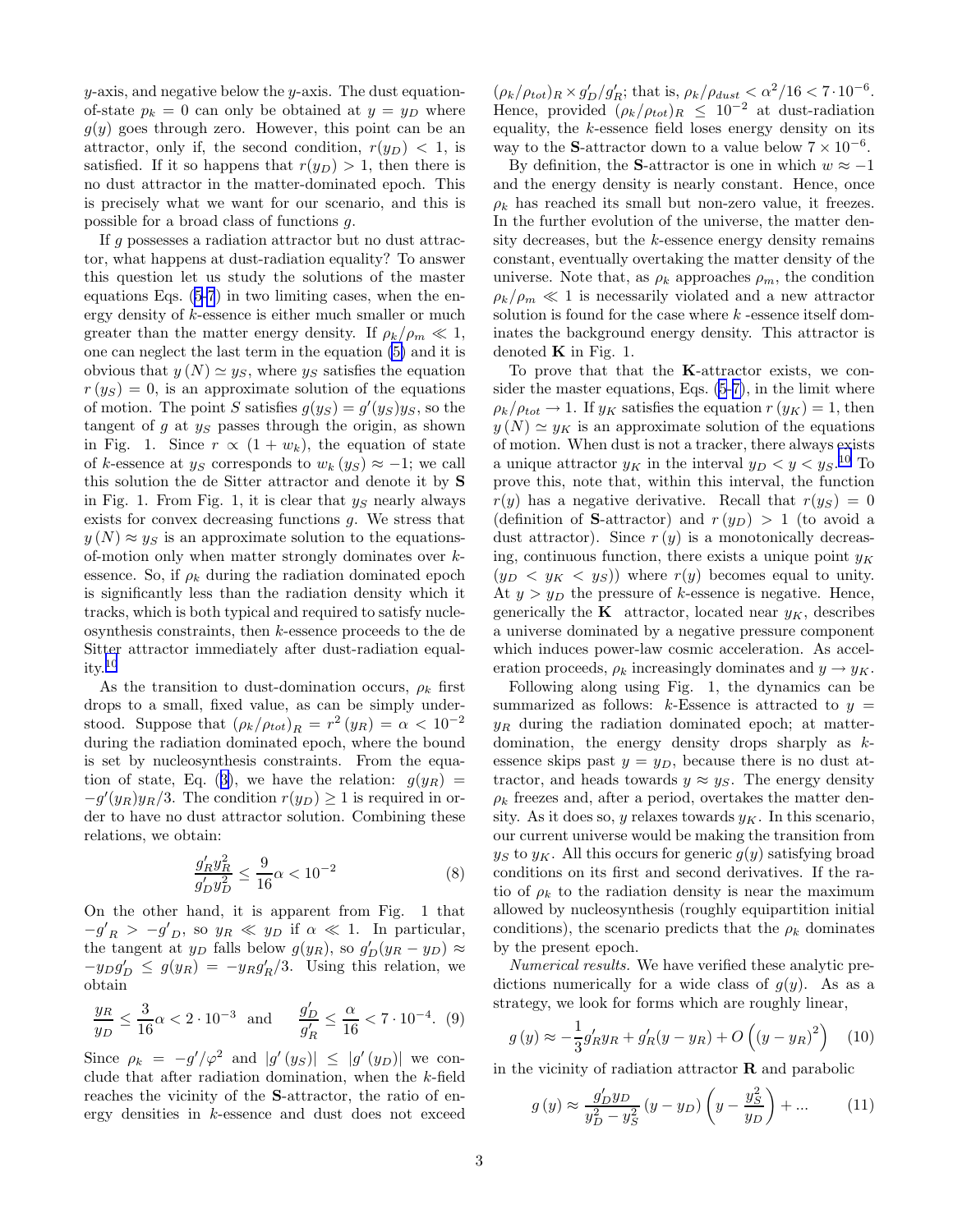in the region  $y_D \leq y \leq y_S$ . One can easily check, that the points  $y_R$ ,  $y_D$  and  $y_S$  here are, by construction, the places where the corresponding attractors are located and  $g'_R, g'_D$  are the derivatives of g at the appropriate points. The results are not sensitive to the precise form of  $g$ that interpolates between these regimes. The main constraints are that the attractor solution have a small ratio of  $\rho_k/\rho_{tot}$  during the radiation epoch and that there is no dust attractor.



FIG. 2. The ratio of k-essence energy density,  $\rho_k$ , to the density in radiation and matter,  $\rho_m$ , vs. red shift. At the present epoch (dashed line),  $\Omega_k \approx 0.7$ .



FIG. 3. The k-essence equation-of-state vs. red shift. The three attractors in the radiation-, matter-, and k-essence-dominated epochs are evident. At the present epoch,  $w_k \approx -0.77$ .

For illustrative purposes, we have used these principles to obtain a sample  $q(y)$  and have transformed it to a form for  $\tilde{p}(X)$  in the action, Eq. ([1\)](#page-2-0):

$$
\tilde{p}_k(X) = -2.01 + 2\sqrt{1+X} + 0.03(aX)^3 - (bX)^4, \tag{12}
$$

where  $a = 10^{-5}$  and  $b = 10^{-6}$ . For small values of X, after a field redefinition, this Lagrangian density reduces to one equivalent to a canonical scalar field with exponential potential (curiously, a tracker model<sup>[6](#page-5-0)</sup>). The distinctive dynamical attractor in our models relies deviations from linearity at large X.

The results of a numerical integration are presented in Figs. 2 and 3. We see that  $k$ -essence tracks the radiation  $(w_k \approx 1/3)$  during the radiation-dominated epoch. Then, at the onset of matter-domination,  $w_k$  starts to change and the energy density of k-essence suddenly drops by several orders of magnitude becoming of the order of  $10^{-7}$ times the critical density at red shifts about  $z \approx 1000$  as the S-attractor is approached and  $w \rightarrow -1$ . At about red shift  $z \sim 3-5$ ,  $\rho_k$  becomes non-negligible and  $w_k$  starts to increase, ultimately reaching  $w_k \approx -0.77$  at  $z = 0$ . The ratio of the k-essence energy density to the critical density today is  $\Omega_k \approx 0.74$ . In the future,  $w_k$  in this model has to approach the value  $-0.55$ , corresponding to the K-attractor solution, and the universe will enter the period of power law k-inflation.

Summary. In this paper, we have presented a scenario in which cosmic acceleration occurs late in the history of the universe due to an inevitable sequence of events caused by attractor dynamics. We view the present work as a demonstration of principle; hence, we have emphasized general conditions and an analytic understanding of the scenario. The specific example illustrated in this paper is admittedly complex, composed to illustrate the concept, but we know of no fine-tuning or other requirement that poses a barrier to finding simpler and bettermotivated forms. By changes of variables and other simple techniques, one can quickly enlarge the class of actions considered here, which may suggest other types of attractive models.

A prediction of  $k$ -essence models that distinguishes them from models based on tracker potentials<sup>[7](#page-5-0)</sup> is that  $w_k$ is in the process of increasing today from -1 towards its asymptotic value at the  $K$  attractor, whereas, for trackers,  $w_k$  is undergoing a transition from  $w \approx 0$  towards  $w = -1$ . A consequence is that the effective value of  $w_k$ for k-essence – that is, the  $\Omega_k$  weighted average of  $w_k$  between the present and  $z = 1 - \text{can}$  be significantly lower than for the tracker potential case, which is bounded below by  $w_{eff} \approx -0.75$  $w_{eff} \approx -0.75$  $w_{eff} \approx -0.75$ .<sup>7</sup> In the numerical example above, the effective  $w_{eff} = -0.84$ , for example. The current supernovae data suggest a lower value of  $w_k$  more consistent with  $k$ -essence.<sup>[11](#page-5-0)</sup> Of course, the  $k$ -essence range for  $w_k$  is more difficult to distinguish from a cosmological constant  $(w = -1)$ .

In future work,  $^{10}$  $^{10}$  $^{10}$  we discuss model-building using further examples and generalizations. We also explore interesting variations of the dynamical scenario with different kinds of attractors, including some which can lead to different long-term future outcomes, such as a return to a pressureless, unaccelerated expansion in the long-term future.

This work was initiated at the Isaac Newton Institute for Mathematical Sciences; we thank the organizers and staff of the Institute for their support and kind hospitality. This work was supported in part by the "Sonder